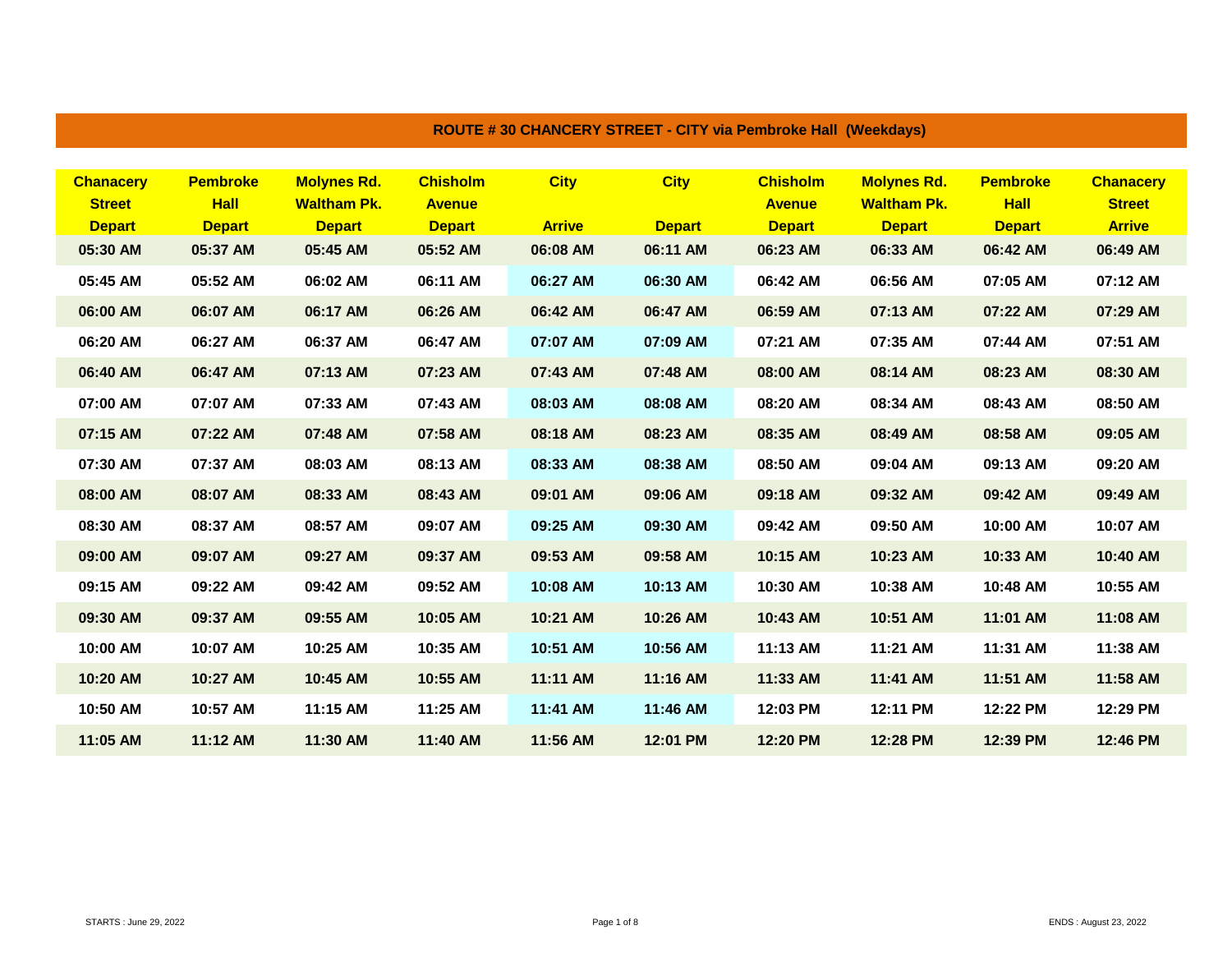| 11:20 AM | 11:27 AM | 11:45 AM | 11:55 AM | 12:11 PM | 12:17 PM | 12:36 PM | 12:44 PM | 12:55 PM | 01:02 PM |
|----------|----------|----------|----------|----------|----------|----------|----------|----------|----------|
| 11:45 AM | 11:52 AM | 12:10 PM | 12:22 PM | 12:41 PM | 12:47 PM | 01:06 PM | 01:14 PM | 01:25 PM | 01:32 PM |
| 12:10 PM | 12:17 PM | 12:29 PM | 12:41 PM | 01:00 PM | 01:06 PM | 01:25 PM | 01:33 PM | 01:44 PM | 01:51 PM |
| 12:35 PM | 12:42 PM | 12:54 PM | 01:06 PM | 01:25 PM | 01:31 PM | 01:50 PM | 01:58 PM | 02:09 PM | 02:16 PM |
| 12:50 PM | 12:57 PM | 01:09 PM | 01:21 PM | 01:40 PM | 01:46 PM | 02:05 PM | 02:13 PM | 02:24 PM | 02:31 PM |
| 01:05 PM | 01:12 PM | 01:24 PM | 01:36 PM | 01:55 PM | 02:01 PM | 02:20 PM | 02:28 PM | 02:39 PM | 02:46 PM |
| 01:35 PM | 01:42 PM | 01:54 PM | 02:06 PM | 02:25 PM | 02:31 PM | 02:50 PM | 02:58 PM | 03:09 PM | 03:16 PM |
| 02:00 PM | 02:07 PM | 02:19 PM | 02:31 PM | 02:50 PM | 02:56 PM | 03:15 PM | 03:23 PM | 03:34 PM | 03:41 PM |
| 02:25 PM | 02:32 PM | 02:44 PM | 02:56 PM | 03:15 PM | 03:21 PM | 03:40 PM | 03:48 PM | 03:59 PM | 04:06 PM |
| 02:40 PM | 02:47 PM | 02:59 PM | 03:11 PM | 03:30 PM | 03:36 PM | 03:55 PM | 04:03 PM | 04:18 PM | 04:25 PM |
| 02:50 PM | 02:57 PM | 03:09 PM | 03:21 PM | 03:40 PM | 03:46 PM | 04:05 PM | 04:20 PM | 04:35 PM | 04:42 PM |
| 03:20 PM | 03:27 PM | 03:39 PM | 03:51 PM | 04:10 PM | 04:13 PM | 04:36 PM | 04:51 PM | 05:06 PM | 05:13 PM |
| 03:45 PM | 03:52 PM | 04:04 PM | 04:16 PM | 04:36 PM | 04:39 PM | 05:02 PM | 05:17 PM | 05:32 PM | 05:39 PM |
| 04:15 PM | 04:22 PM | 04:34 PM | 04:46 PM | 05:06 PM | 05:09 PM | 05:32 PM | 05:47 PM | 06:02 PM | 06:09 PM |
| 04:30 PM | 04:37 PM | 04:49 PM | 05:01 PM | 05:21 PM | 05:24 PM | 05:47 PM | 06:02 PM | 06:17 PM | 06:24 PM |
| 04:45 PM | 04:52 PM | 05:04 PM | 05:16 PM | 05:36 PM | 05:39 PM | 06:02 PM | 06:17 PM | 06:32 PM | 06:39 PM |
| 05:15 PM | 05:22 PM | 05:34 PM | 05:46 PM | 06:06 PM | 06:09 PM | 06:29 PM | 06:44 PM | 06:59 PM | 07:06 PM |
| 05:45 PM | 05:52 PM | 06:04 PM | 06:15 PM | 06:35 PM | 06:38 PM | 06:58 PM | 07:13 PM | 07:28 PM | 07:35 PM |
| 06:15 PM | 06:22 PM | 06:34 PM | 06:45 PM | 07:05 PM | 07:08 PM | 07:28 PM | 07:43 PM | 07:58 PM | 08:05 PM |
| 06:30 PM | 06:37 PM | 06:49 PM | 07:00 PM | 07:20 PM | 07:23 PM | 07:43 PM | 07:58 PM | 08:13 PM | 08:20 PM |
| 06:45 PM | 06:52 PM | 07:04 PM | 07:15 PM | 07:35 PM | 07:38 PM | 07:58 PM | 08:13 PM | 08:21 PM | 08:28 PM |
| 07:15 PM | 07:22 PM | 07:34 PM | 07:45 PM | 08:05 PM | 08:10 PM | 08:21 PM | 08:29 PM | 08:37 PM | 08:44 PM |
| 07:45 PM | 07:52 PM | 08:04 PM | 08:11 PM | 08:25 PM | 08:30 PM | 08:41 PM | 08:49 PM | 08:57 PM | 09:04 PM |
| 08:15 PM | 08:22 PM | 08:30 PM | 08:37 PM | 08:51 PM | 08:56 PM | 09:07 PM | 09:15 PM | 09:22 PM | 09:29 PM |
| 08:45 PM | 08:52 PM | 09:00 PM | 09:07 PM | 09:21 PM | 09:24 PM | 09:35 PM | 09:42 PM | 09:49 PM | 09:56 PM |
| 09:15 PM | 09:22 PM | 09:30 PM | 09:40 PM | 09:54 PM | 10:00 PM | 10:11 PM | 10:18 PM | 10:25 PM | 10:32 PM |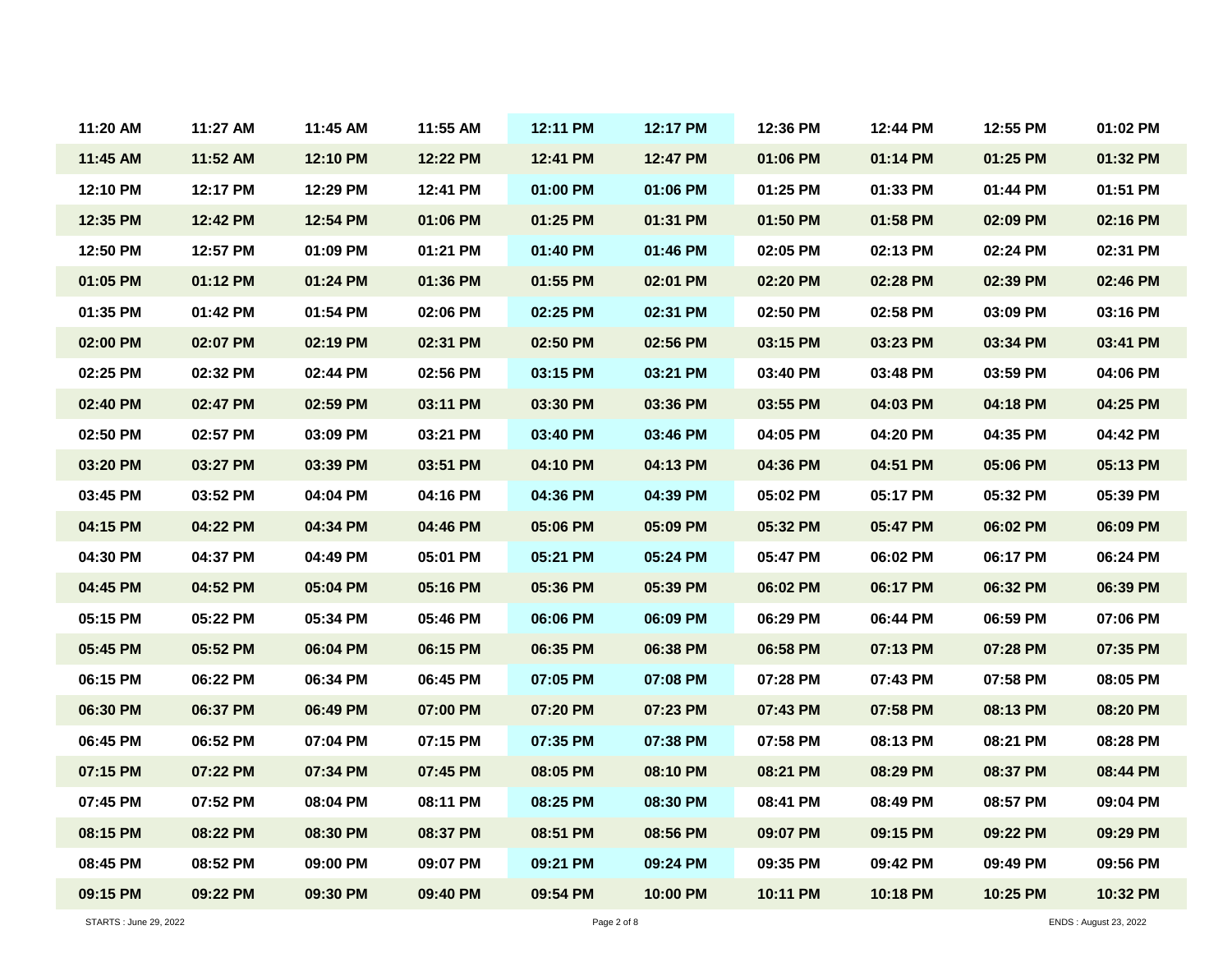| <b>Chanacery</b><br><b>Street</b> | <b>Pembroke</b><br><b>Hall</b> | <b>Molynes Rd.</b><br><b>Waltham Pk.</b> | <b>Chisholm</b><br><b>Avenue</b> | <b>City</b>   | <b>City</b>   | <b>Chisholm</b><br><b>Avenue</b> | <b>Molynes Rd.</b><br><b>Waltham Pk.</b> | <b>Pembroke</b><br><b>Hall</b> | <b>Chanacery</b><br><b>Street</b> |
|-----------------------------------|--------------------------------|------------------------------------------|----------------------------------|---------------|---------------|----------------------------------|------------------------------------------|--------------------------------|-----------------------------------|
| <b>Depart</b>                     | <b>Depart</b>                  | <b>Depart</b>                            | <b>Depart</b>                    | <b>Arrive</b> | <b>Depart</b> | <b>Depart</b>                    | <b>Depart</b>                            | <b>Depart</b>                  | <b>Arrive</b>                     |
| 05:20 AM                          | 05:27 AM                       |                                          | 05:38 AM                         | 05:50 AM      | 05:52 AM      | 06:07 AM                         |                                          | 06:26 AM                       | 06:33 AM                          |
| 05:45 AM                          | 05:52 AM                       |                                          | 06:03 AM                         | 06:21 AM      | 06:25 AM      | 06:45 AM                         |                                          | 07:04 AM                       | 07:11 AM                          |
| 06:10 AM                          | 06:17 AM                       |                                          | 06:37 AM                         | 06:55 AM      | 06:59 AM      | 07:19 AM                         |                                          | 07:38 AM                       | 07:45 AM                          |
| 06:35 AM                          | 06:42 AM                       |                                          | 06:55 AM                         | 07:13 AM      | 07:21 AM      | 07:41 AM                         |                                          | 08:00 AM                       | 08:07 AM                          |
| 07:00 AM                          | 07:07 AM                       |                                          | 07:20 AM                         | 07:38 AM      | 07:46 AM      | 08:06 AM                         |                                          | 08:25 AM                       | 08:32 AM                          |
| 07:25 AM                          | 07:32 AM                       |                                          | 07:45 AM                         | 08:03 AM      | 08:11 AM      | 08:31 AM                         |                                          | 08:50 AM                       | 08:57 AM                          |
| 07:50 AM                          | 07:57 AM                       |                                          | 08:10 AM                         | 08:28 AM      | 08:36 AM      | 08:56 AM                         |                                          | 09:15 AM                       | 09:22 AM                          |
| 08:15 AM                          | 08:22 AM                       |                                          | 08:35 AM                         | 08:53 AM      | 09:01 AM      | 09:21 AM                         |                                          | 09:40 AM                       | 09:47 AM                          |
| 08:40 AM                          | 08:47 AM                       |                                          | 09:00 AM                         | 09:18 AM      | 09:26 AM      | 09:46 AM                         |                                          | 10:05 AM                       | 10:12 AM                          |
| 09:05 AM                          | 09:12 AM                       |                                          | 09:25 AM                         | 09:43 AM      | 09:51 AM      | 10:11 AM                         |                                          | 10:30 AM                       | 10:37 AM                          |
| 09:30 AM                          | 09:37 AM                       |                                          | 09:50 AM                         | 10:08 AM      | 10:16 AM      | 10:36 AM                         |                                          | 10:55 AM                       | 11:02 AM                          |
| 09:55 AM                          | 10:02 AM                       |                                          | 10:15 AM                         | 10:33 AM      | 10:41 AM      | 11:01 AM                         |                                          | 11:20 AM                       | 11:27 AM                          |
| 10:20 AM                          | 10:27 AM                       |                                          | 10:40 AM                         | 10:58 AM      | 11:06 AM      | 11:26 AM                         |                                          | 11:45 AM                       | 11:52 AM                          |
| 10:45 AM                          | 10:52 AM                       |                                          | 11:05 AM                         | 11:23 AM      | 11:31 AM      | 11:51 AM                         |                                          | 12:10 PM                       | 12:17 PM                          |
| 11:10 AM                          | 11:17 AM                       |                                          | 11:30 AM                         | 11:48 AM      | 11:56 AM      | 12:16 PM                         |                                          | 12:35 PM                       | 12:42 PM                          |
| 11:35 AM                          | 11:42 AM                       |                                          | 11:55 AM                         | 12:13 PM      | 12:21 PM      | 12:41 PM                         |                                          | 01:00 PM                       | 01:07 PM                          |
| 12:00 PM                          | 12:07 PM                       |                                          | 12:20 PM                         | 12:38 PM      | 12:46 PM      | 01:06 PM                         |                                          | 01:25 PM                       | 01:32 PM                          |
| 12:25 PM                          | 12:32 PM                       |                                          | 12:45 PM                         | 01:03 PM      | 01:11 PM      | 01:31 PM                         |                                          | 01:50 PM                       | 01:57 PM                          |

## **ROUTE # 30 CHANCERY STREET - CITY via Pembroke Hal (Satutdays)**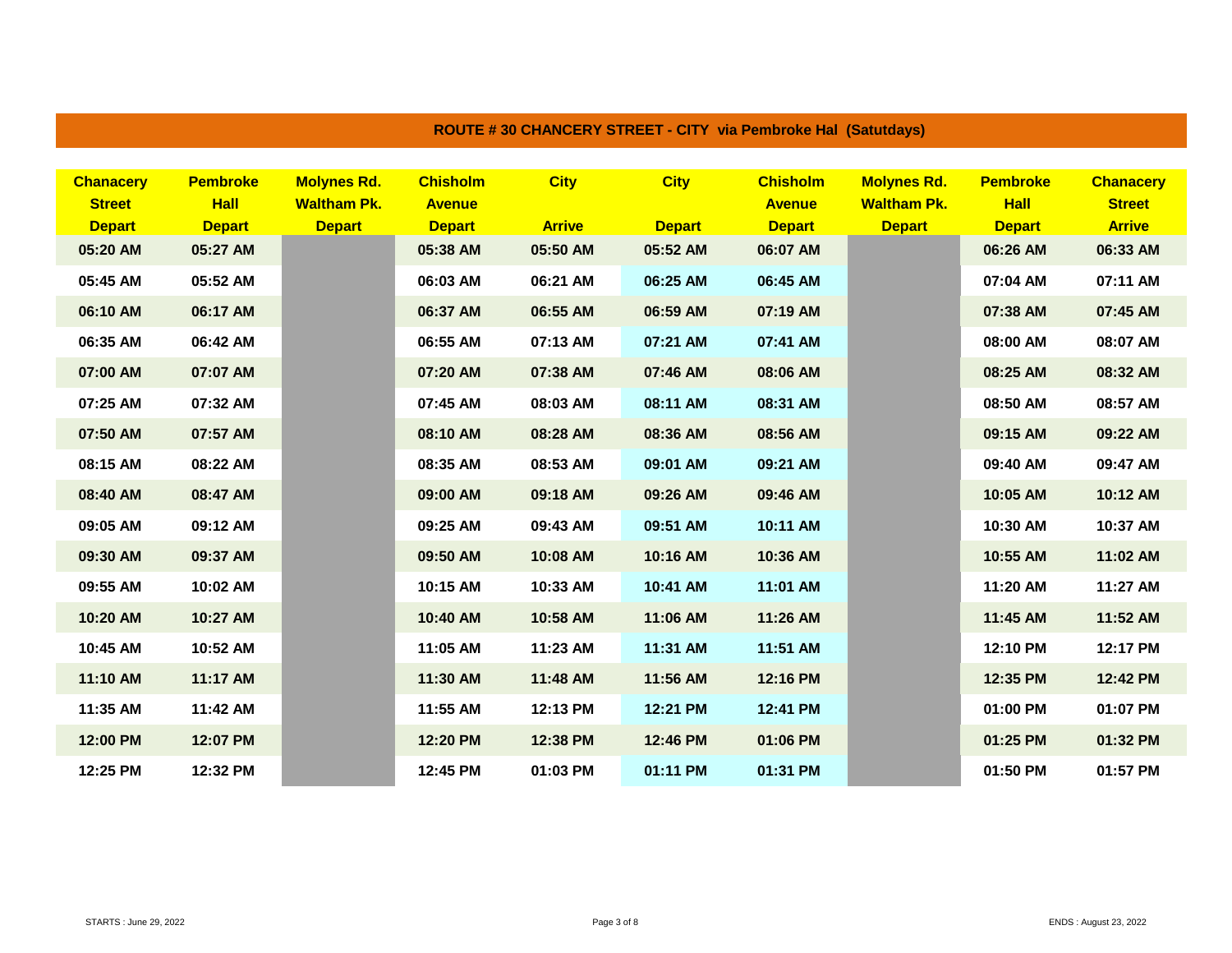| 12:50 PM | 12:57 PM | 01:10 PM | 01:28 PM | 01:36 PM | 01:56 PM |  |
|----------|----------|----------|----------|----------|----------|--|
| 01:15 PM | 01:22 PM | 01:35 PM | 01:53 PM | 02:01 PM | 02:21 PM |  |
| 01:40 PM | 01:47 PM | 02:00 PM | 02:18 PM | 02:26 PM | 02:46 PM |  |
| 02:05 PM | 02:12 PM | 02:25 PM | 02:43 PM | 02:51 PM | 03:11 PM |  |
| 02:30 PM | 02:37 PM | 02:50 PM | 03:08 PM | 03:16 PM | 03:36 PM |  |
| 02:55 PM | 03:02 PM | 03:15 PM | 03:33 PM | 03:41 PM | 04:01 PM |  |
| 03:20 PM | 03:27 PM | 03:40 PM | 03:58 PM | 04:06 PM | 04:26 PM |  |
| 03:45 PM | 03:52 PM | 04:05 PM | 04:23 PM | 04:31 PM | 04:51 PM |  |
| 04:10 PM | 04:17 PM | 04:30 PM | 04:48 PM | 04:56 PM | 05:16 PM |  |
| 04:35 PM | 04:42 PM | 04:55 PM | 05:13 PM | 05:21 PM | 05:41 PM |  |
| 05:00 PM | 05:07 PM | 05:20 PM | 05:38 PM | 05:46 PM | 06:06 PM |  |
| 05:25 PM | 05:32 PM | 05:45 PM | 06:03 PM | 06:11 PM | 06:31 PM |  |
| 05:50 PM | 05:57 PM | 06:10 PM | 06:28 PM | 06:36 PM | 06:56 PM |  |
| 06:15 PM | 06:22 PM | 06:35 PM | 06:53 PM | 07:03 PM | 07:23 PM |  |
| 06:40 PM | 06:47 PM | 07:00 PM | 07:18 PM | 07:28 PM | 07:48 PM |  |
| 07:05 PM | 07:12 PM | 07:25 PM | 07:43 PM | 07:51 PM | 08:11 PM |  |
| 07:30 PM | 07:37 PM | 07:50 PM | 08:08 PM | 08:14 PM | 08:29 PM |  |
| 08:00 PM | 08:07 PM | 08:18 PM | 08:30 PM | 08:36 PM | 08:51 PM |  |
| 08:30 PM | 08:37 PM | 08:48 PM | 09:00 PM | 09:06 PM | 09:21 PM |  |
| 09:00 PM | 09:07 PM | 09:18 PM | 09:30 PM | 09:35 PM | 09:50 PM |  |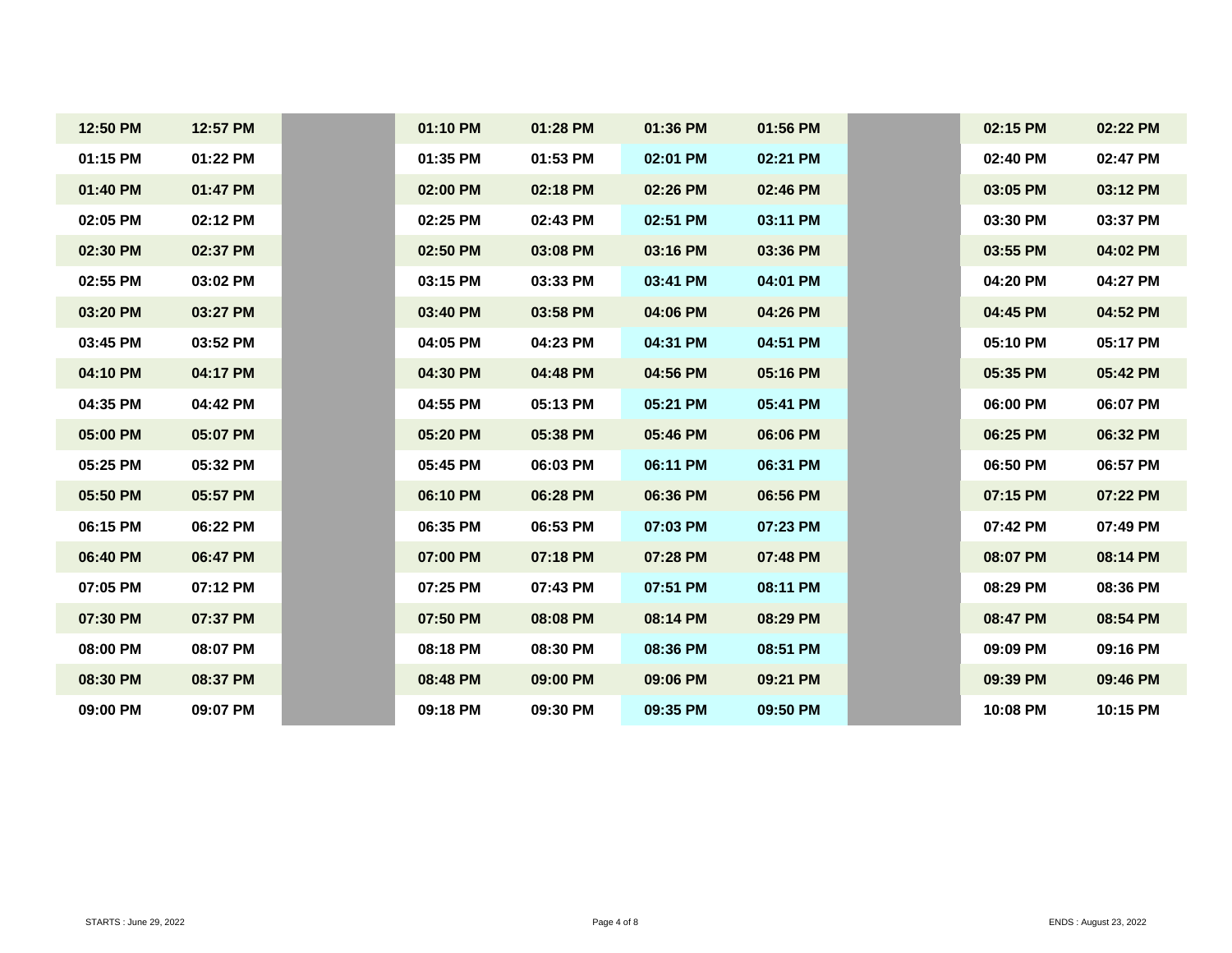| <b>Chanacerv</b> | <b>Pembroke</b> | <b>Molynes Rd.</b> | <b>Chisholm</b> | <b>City</b>   | <b>City</b>   | <b>Chisholm</b> | <b>Molynes Rd.</b> | <b>Pembroke</b> | <b>Chanacerv</b> |
|------------------|-----------------|--------------------|-----------------|---------------|---------------|-----------------|--------------------|-----------------|------------------|
| <b>Street</b>    | <b>Hall</b>     | <b>Waltham Pk.</b> | <b>Avenue</b>   |               |               | <b>Avenue</b>   | <b>Waltham Pk.</b> | <b>Hall</b>     | <b>Street</b>    |
| <b>Depart</b>    | <b>Depart</b>   | <b>Depart</b>      | <b>Depart</b>   | <b>Arrive</b> | <b>Depart</b> | <b>Depart</b>   | <b>Depart</b>      | <b>Depart</b>   | <b>Arrive</b>    |
|                  |                 |                    |                 |               | 05:30 AM      | 05:42 AM        | 05:54 AM           | 06:11 AM        | 06:18 AM         |
| 05:20 AM         | 05:27 AM        | 05:32 AM           | 05:38 AM        | 05:49 AM      | 05:52 AM      | 06:02 AM        | 06:14 AM           | 06:31 AM        | 06:38 AM         |
| 05:48 AM         | 05:55 AM        | 06:00 AM           | 06:06 AM        | 06:17 AM      | 06:20 AM      | 06:32 AM        | 06:44 AM           | 07:01 AM        | 07:08 AM         |
| 06:19 AM         | 06:26 AM        | 06:31 AM           | 06:37 AM        | 06:48 AM      | 06:51 AM      | 07:03 AM        | 07:15 AM           | 07:32 AM        | 07:39 AM         |
| 06:47 AM         | 06:54 AM        | 06:59 AM           | 07:05 AM        | 07:16 AM      | 07:19 AM      | 07:31 AM        | 07:43 AM           | 08:00 AM        | 08:07 AM         |
| 07:15 AM         | 07:22 AM        | 07:27 AM           | 07:33 AM        | 07:44 AM      | 07:47 AM      | 07:59 AM        | 08:11 AM           | 08:28 AM        | 08:35 AM         |
| 07:43 AM         | 07:50 AM        | 07:55 AM           | 08:01 AM        | 08:12 AM      | 08:15 AM      | 08:27 AM        | 08:39 AM           | 08:56 AM        | 09:03 AM         |
| 08:11 AM         | 08:18 AM        | 08:23 AM           | 08:29 AM        | 08:40 AM      | 08:43 AM      | 08:55 AM        | 09:07 AM           | 09:24 AM        | 09:31 AM         |
| 08:39 AM         | 08:46 AM        | 08:51 AM           | 08:57 AM        | 09:08 AM      | 09:11 AM      | 09:23 AM        | 09:35 AM           | 09:52 AM        | 09:59 AM         |
| 09:07 AM         | 09:14 AM        | 09:19 AM           | 09:25 AM        | 09:36 AM      | 09:39 AM      | 09:51 AM        | 10:03 AM           | 10:20 AM        | 10:27 AM         |
| 09:35 AM         | 09:42 AM        | 09:47 AM           | 09:53 AM        | 10:04 AM      | 10:07 AM      | 10:19 AM        | 10:31 AM           | 10:48 AM        | 10:55 AM         |
| 10:03 AM         | 10:10 AM        | 10:15 AM           | 10:21 AM        | 10:32 AM      | 10:35 AM      | 10:47 AM        | 10:59 AM           | 11:16 AM        | 11:23 AM         |
| 10:32 AM         | 10:39 AM        | 10:44 AM           | 10:50 AM        | 11:01 AM      | 11:04 AM      | 11:16 AM        | 11:28 AM           | 11:45 AM        | 11:52 AM         |
| 11:00 AM         | 11:07 AM        | 11:12 AM           | 11:18 AM        | 11:29 AM      | 11:32 AM      | 11:44 AM        | 11:56 AM           | 12:13 PM        | 12:20 PM         |

## **ROUTE # 30 CHANCERY STREET - CITY via Pembroke Hal (Sundays)**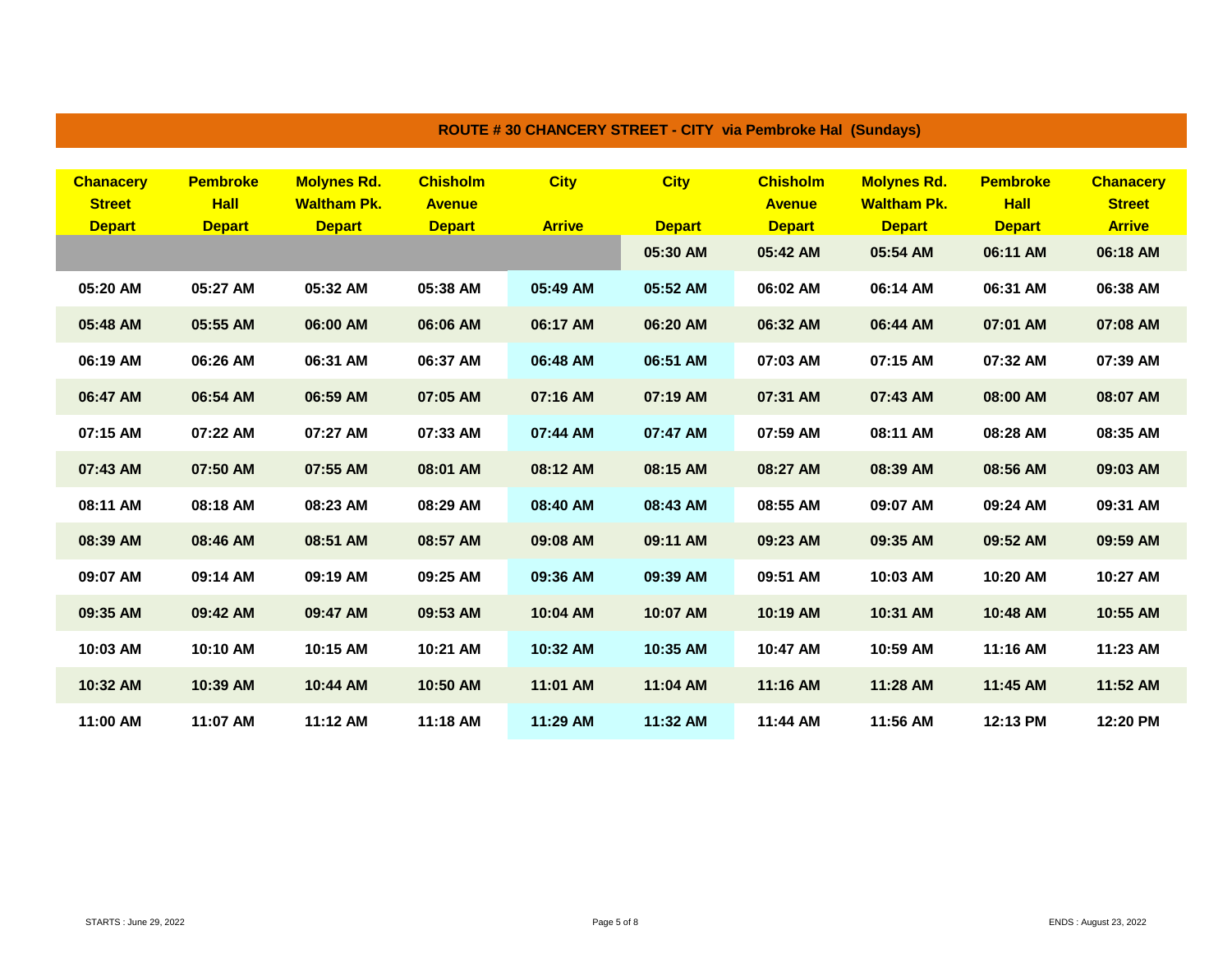| 11:28 AM | 11:35 AM | 11:40 AM | 11:46 AM | 11:57 AM | 12:00 PM | 12:12 PM | 12:24 PM | 12:41 PM | 12:48 PM |
|----------|----------|----------|----------|----------|----------|----------|----------|----------|----------|
| 11:57 AM | 12:04 PM | 12:09 PM | 12:15 PM | 12:26 PM | 12:29 PM | 12:41 PM | 12:53 PM | 01:10 PM | 01:17 PM |
| 12:25 PM | 12:32 PM | 12:37 PM | 12:43 PM | 12:54 PM | 12:57 PM | 01:09 PM | 01:21 PM | 01:38 PM | 01:45 PM |
| 12:53 PM | 01:00 PM | 01:05 PM | 01:11 PM | 01:22 PM | 01:25 PM | 01:37 PM | 01:49 PM | 02:06 PM | 02:13 PM |
| 01:21 PM | 01:28 PM | 01:33 PM | 01:39 PM | 01:50 PM | 01:53 PM | 02:05 PM | 02:17 PM | 02:34 PM | 02:41 PM |
| 01:49 PM | 01:56 PM | 02:01 PM | 02:07 PM | 02:18 PM | 02:21 PM | 02:33 PM | 02:45 PM | 03:02 PM | 03:09 PM |
| 02:17 PM | 02:24 PM | 02:29 PM | 02:35 PM | 02:46 PM | 02:49 PM | 03:01 PM | 03:13 PM | 03:30 PM | 03:37 PM |
| 02:44 PM | 02:51 PM | 02:56 PM | 03:02 PM | 03:13 PM | 03:16 PM | 03:28 PM | 03:40 PM | 03:57 PM | 04:04 PM |
| 03:12 PM | 03:19 PM | 03:24 PM | 03:30 PM | 03:41 PM | 03:44 PM | 03:56 PM | 04:08 PM | 04:25 PM | 04:32 PM |
| 03:40 PM | 03:47 PM | 03:52 PM | 03:58 PM | 04:09 PM | 04:12 PM | 04:24 PM | 04:36 PM | 04:53 PM | 05:00 PM |
| 04:08 PM | 04:15 PM | 04:20 PM | 04:26 PM | 04:37 PM | 04:40 PM | 04:52 PM | 05:04 PM | 05:21 PM | 05:28 PM |
| 04:36 PM | 04:43 PM | 04:48 PM | 04:54 PM | 05:05 PM | 05:08 PM | 05:20 PM | 05:32 PM | 05:49 PM | 05:56 PM |
| 05:04 PM | 05:11 PM | 05:16 PM | 05:22 PM | 05:33 PM | 05:36 PM | 05:48 PM | 06:00 PM | 06:17 PM | 06:24 PM |
| 05:32 PM | 05:39 PM | 05:44 PM | 05:50 PM | 06:01 PM | 06:04 PM | 06:16 PM | 06:28 PM | 06:45 PM | 06:52 PM |
| 06:00 PM | 06:07 PM | 06:12 PM | 06:18 PM | 06:29 PM | 06:32 PM | 06:44 PM | 06:56 PM | 07:13 PM | 07:20 PM |
| 06:28 PM | 06:35 PM | 06:40 PM | 06:46 PM | 06:57 PM | 07:00 PM | 07:12 PM | 07:24 PM | 07:41 PM | 07:48 PM |
| 06:56 PM | 07:03 PM | 07:08 PM | 07:14 PM | 07:25 PM | 07:28 PM | 07:40 PM | 07:52 PM | 08:09 PM | 08:16 PM |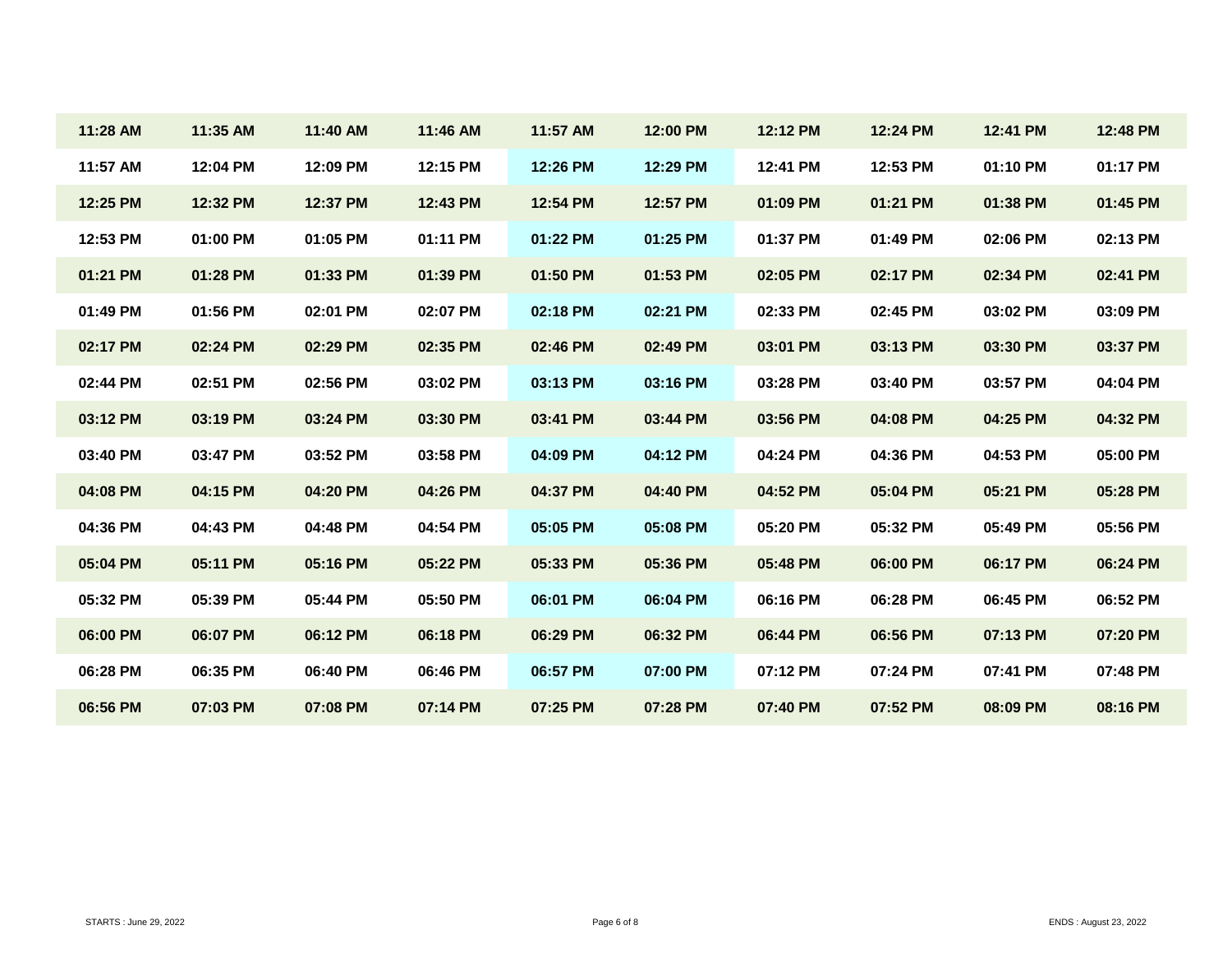| 07:22 PM                       | 07:29 PM                     | 07:34 PM                            | 07:40 PM                       | 07:51 PM      | 07:53 PM                                                  | 08:05 PM                       | 08:17 PM                            | 08:34 PM                     | 08:41 PM                       |
|--------------------------------|------------------------------|-------------------------------------|--------------------------------|---------------|-----------------------------------------------------------|--------------------------------|-------------------------------------|------------------------------|--------------------------------|
| 07:50 PM                       | 07:57 PM                     | 08:02 PM                            | 08:08 PM                       | 08:19 PM      | 08:21 PM                                                  | 08:33 PM                       | 08:45 PM                            | 09:02 PM                     | 09:09 PM                       |
| 08:17 PM                       | 08:24 PM                     | 08:29 PM                            | 08:35 PM                       | 08:46 PM      | 08:48 PM                                                  | 09:00 PM                       | 09:12 PM                            | 09:29 PM                     | 09:34 PM                       |
| 08:42 PM                       | 08:49 PM                     | 08:54 PM                            | 09:00 PM                       | 09:11 PM      | 09:15 PM                                                  | 09:27 PM                       | 09:39 PM                            | 09:56 PM                     | 10:03 PM                       |
| 09:10 PM                       | 09:17 PM                     | 09:27 PM                            | 09:35 PM                       | 09:45 PM      |                                                           |                                |                                     |                              |                                |
|                                |                              |                                     |                                |               | <b>ROUTE #30 CHANCERY STREET - CITY (PUBLIC HOLIDAYS)</b> |                                |                                     |                              |                                |
|                                |                              |                                     |                                |               |                                                           |                                |                                     |                              |                                |
| <b>Chanacery</b>               | <b>Pembroke</b>              | <b>Molynes Rd.</b>                  | <b>Chisholm</b>                | <b>City</b>   | <b>City</b>                                               | <b>Chisholm</b>                | <b>Molynes Rd.</b>                  | <b>Pembroke</b>              | <b>Chanacery</b>               |
| <b>Street</b><br><b>Depart</b> | <b>Hall</b><br><b>Depart</b> | <b>Waltham Pk.</b><br><b>Depart</b> | <b>Avenue</b><br><b>Depart</b> | <b>Arrive</b> | <b>Depart</b>                                             | <b>Avenue</b><br><b>Depart</b> | <b>Waltham Pk.</b><br><b>Depart</b> | <b>Hall</b><br><b>Depart</b> | <b>Street</b><br><b>Arrive</b> |
|                                |                              |                                     |                                |               | 05:30 AM                                                  | 05:42 AM                       | 05:54 AM                            | 06:11 AM                     | 06:18 AM                       |
| 05:20 AM                       | 05:27 AM                     | 05:32 AM                            | 05:38 AM                       | 05:49 AM      | 05:52 AM                                                  | 06:02 AM                       | 06:14 AM                            | 06:31 AM                     | 06:38 AM                       |
| 05:48 AM                       | 05:55 AM                     | 06:00 AM                            | 06:06 AM                       | 06:17 AM      | 06:20 AM                                                  | 06:32 AM                       | 06:44 AM                            | 07:01 AM                     | 07:08 AM                       |
| 06:19 AM                       | 06:26 AM                     | 06:31 AM                            | 06:37 AM                       | 06:48 AM      | 06:51 AM                                                  | 07:03 AM                       | 07:15 AM                            | 07:32 AM                     | 07:39 AM                       |
| 06:47 AM                       | 06:54 AM                     | 06:59 AM                            | 07:05 AM                       | 07:16 AM      | 07:19 AM                                                  | 07:31 AM                       | 07:43 AM                            | 08:00 AM                     | 08:07 AM                       |
|                                |                              |                                     |                                |               |                                                           |                                |                                     |                              |                                |
| 07:15 AM                       | 07:22 AM                     | 07:27 AM                            | 07:33 AM                       | 07:44 AM      | 07:47 AM                                                  | 07:59 AM                       | 08:11 AM                            | 08:28 AM                     | 08:35 AM                       |
| 07:43 AM                       | 07:50 AM                     | 07:55 AM                            | 08:01 AM                       | 08:12 AM      | 08:15 AM                                                  | 08:27 AM                       | 08:39 AM                            | 08:56 AM                     | 09:03 AM                       |
| 08:11 AM                       | 08:18 AM                     | 08:23 AM                            | 08:29 AM                       | 08:40 AM      | 08:43 AM                                                  | 08:55 AM                       | 09:07 AM                            | 09:24 AM                     | 09:31 AM                       |
| 08:39 AM                       | 08:46 AM                     | 08:51 AM                            | 08:57 AM                       | 09:08 AM      | 09:11 AM                                                  | 09:23 AM                       | 09:35 AM                            | 09:52 AM                     | 09:59 AM                       |
| 09:07 AM                       | 09:14 AM                     | 09:19 AM                            | 09:25 AM                       | 09:36 AM      | 09:39 AM                                                  | 09:51 AM                       | 10:03 AM                            | 10:20 AM                     | 10:27 AM                       |
| 09:35 AM                       | 09:42 AM                     | 09:47 AM                            | 09:53 AM                       | 10:04 AM      | 10:07 AM                                                  | 10:19 AM                       | 10:31 AM                            | 10:48 AM                     | 10:55 AM                       |
| 10:03 AM                       | 10:10 AM                     | 10:15 AM                            | 10:21 AM                       | 10:32 AM      | 10:35 AM                                                  | 10:47 AM                       | 10:59 AM                            | 11:16 AM                     | 11:23 AM                       |
| 10:32 AM                       | 10:39 AM                     | 10:44 AM                            | 10:50 AM                       | 11:01 AM      | 11:04 AM                                                  | 11:16 AM                       | 11:28 AM                            | 11:45 AM                     | 11:52 AM                       |
| 11:00 AM                       | 11:07 AM                     | 11:12 AM                            | 11:18 AM                       | 11:29 AM      | 11:32 AM                                                  | 11:44 AM                       | 11:56 AM                            | 12:13 PM                     | 12:20 PM                       |
| 11:28 AM                       | 11:35 AM                     | 11:40 AM                            | 11:46 AM                       | 11:57 AM      | 12:00 PM                                                  | 12:12 PM                       | 12:24 PM                            | 12:41 PM                     | 12:48 PM                       |